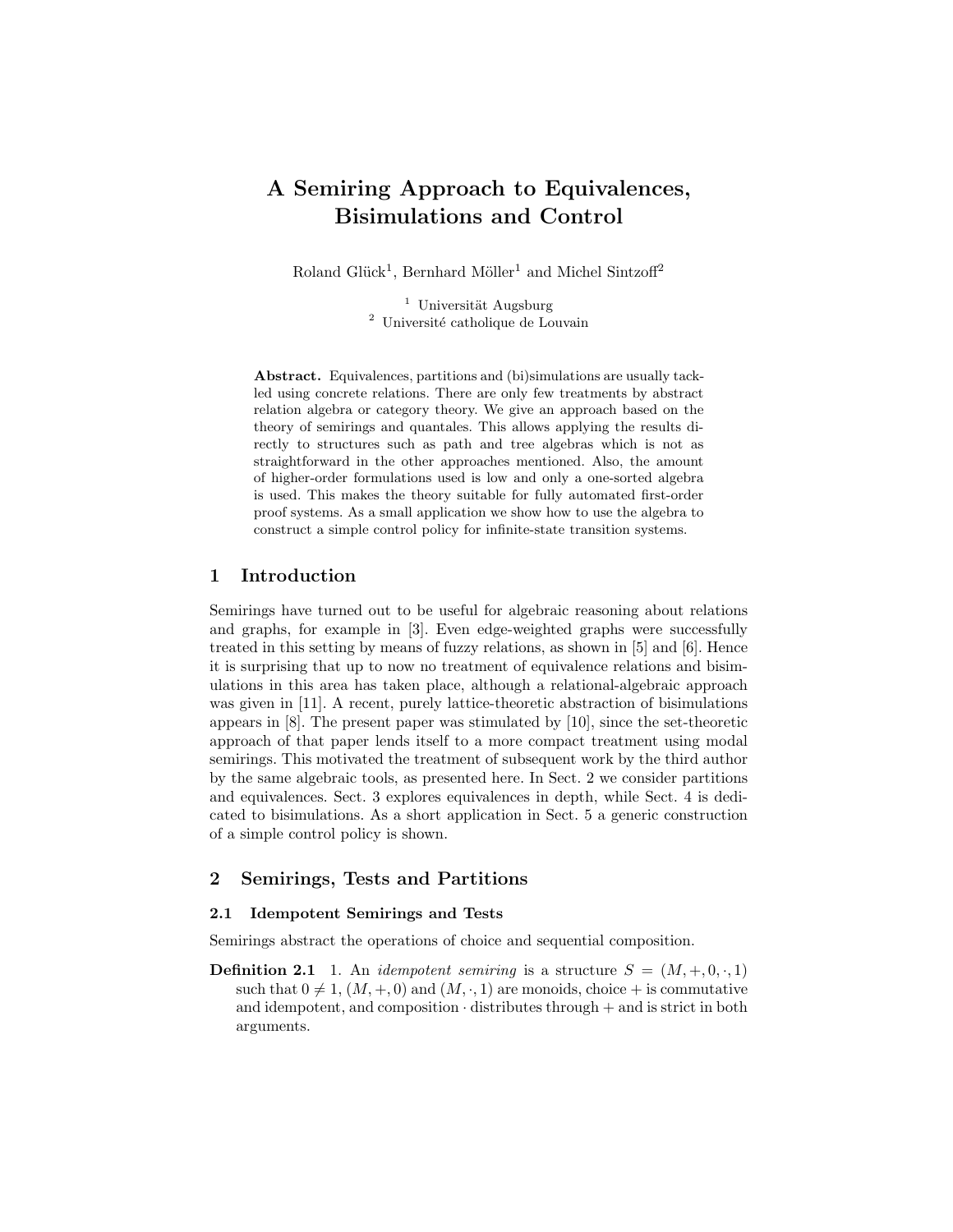- 2. The natural order  $\leq$  is given by  $x \leq y \Leftrightarrow_{df} x + y = y$ .
- 3. We call an element  $x \in N$  of a subset  $N \subseteq M$  atomic in N if  $x \neq 0$  and  $\forall y \in N : y \neq 0 \land y \leq x \Rightarrow y = x.$
- 4. A subset  $N \subseteq M$  is *atomic* if every element  $x \in N$  is the supremum of the atoms of N below x.
- 5. A quantale is an idempotent semiring that is a complete lattice under the natural order and in which composition distributes over arbitrary suprema.

In an idempotent semiring the element 0 is +-irreducible, i.e.,  $x + y = 0 \Rightarrow$  $x = 0 = y$ . Moreover, 0 is the least element w.r.t.  $\leq$ .

An example for a quantale is  $(Rel([0, 9]), \cup, \emptyset, ;, id_{[0, 9]})$ , where Rel $([0, 9])$  denotes the set of all binary relations over the interval  $[0, 9] \subseteq \mathbb{R}$ , id<sub>X</sub> denotes the identity relation on  $X \subseteq [0, 9]$  and; denotes relational composition.

As a running example we will use a simple non-deterministic transition system the state of which is given by a single variable with values in [0, 9]. It is described by the following relation  $T$  between input states  $x$  and output states  $y$ :

$$
xTy \Leftrightarrow_{df} (x \in [0,2] \wedge y = x+4) \vee (x \in [4,6] \wedge y = x+3) \vee (x \in [4,6] \wedge y = x-4).
$$

To model sets of states (or equivalently assertions about states) in the semiring setting one uses tests [7].

**Definition 2.2** The set test(S) of tests of an idempotent semiring S is the maximal Boolean subalgebra of the elements below 1. The complement of a test p w.r.t. 1 is denoted by  $\neg p$ ; it is the unique test q with  $p + q = 1$  and  $p \cdot q = 0$ . The set of atomic tests of S, i.e., of atoms in  $test(S)$ , is denoted by  $atest(S)$ .

The elements 1 and 0 are tests. Moreover, for tests p, q their composition  $p \cdot q$ coincides with their infimum. Hence  $p \leq q \Leftrightarrow p \cdot q = p$ . (1)

The tests in our running example are precisely the subrelations of the identity relation on [0, 9], including the empty relation. They correspond in an obvious manner to subsets of [0, 9] and thus can be used to handle these without introducing a new sort. In this example the set  $\text{test}(S)$  is atomic and  $\text{atest}(S)$  is the set  $\{\{(x, x)\} | x \in [0, 9]\}.$ 

For the remainder of this paper we assume  $\textsf{test}(S)$  to be atomic; an atomic test abstractly corresponds to a single state or graph node.

In the sequel we will often form sums of subsets of  $test(S)$ . For better readability we use the abbreviation  $\sum P =_{df} \sum_{p \in P} p$  for finite  $P \subseteq \text{test}(S)$ ; it coincides with the supremum of P. If the underlying semiring is a quantale we therefore denote by  $\sum P$  the supremum of an arbitrary  $P \subseteq \text{test}(S)$ .

By +-irreducibility of 0 we have

$$
\sum P \neq 0 \Leftrightarrow \exists p \in P : p \neq 0 \tag{2}
$$

#### 2.2 Partitions

We now define the familiar concept of partition in terms of the tests of an idempotent semiring.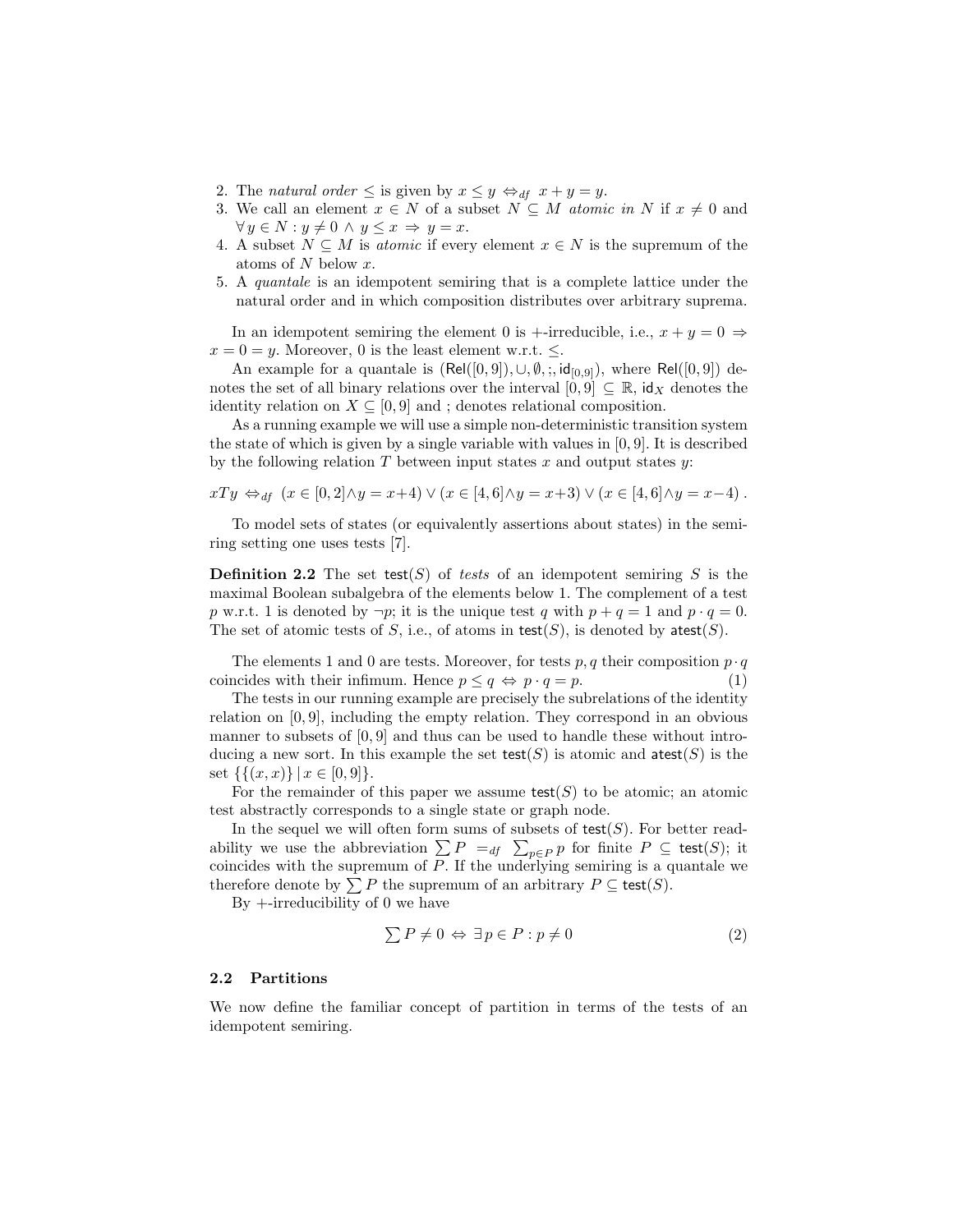**Definition 2.3** A finite subset  $P \subseteq \text{test}(S)$  is called a *partition* if  $\sum P = 1$  and for all  $p, q \in P$  the equivalence  $p \cdot q = 0 \Leftrightarrow p \neq q$  holds.

Hence  $\{1\}$  is a partition, as is atest(S), since test(S) is assumed to be atomic. Moreover, every element of a partition is a test different from 0. For a subset  $P' \subseteq P$  of a partition P we have  $\neg \sum P' = \sum (P - P')$ . Hence the complement  $\neg p$  of  $p \in P$  satisfies

$$
\neg p = \sum (P - \{p\}) . \tag{3}
$$

In our running example  $\{id_{[0,6]}, id_{[6,9]}\}$  and  $\{id_{[0,9]\cap\mathbb{Q}}, id_{[0,9]-\mathbb{Q}}\}$  are partitions.

**Definition 2.4** We say that partition Q refines partition P, in signs  $Q \leq_r P$ , if every element of  $P$  can be written as the sum of suitable elements of  $Q$ . When  $Q \leq_r P$  we say also that P is *coarser* than Q. Clearly,  $\leq_r$  is an order.

**Lemma 2.5** Assume that partition Q refines partition P. Then for all  $q \in Q$ and  $p \in P$  we have  $q \cdot p \neq 0 \Rightarrow q \leq p$ .

*Proof.* By assumption there is a subset  $Q' \subseteq Q$  with  $p = \sum Q'$ . By distributivity,  $q \cdot p = q \cdot \sum Q' = \sum_{q' \in Q'} q \cdot q'.$  By (2) there must be a  $q' \in Q'$  with  $q \cdot q' \neq 0$ . Since Q is a partition this implies  $q = q'$  and hence  $q \cdot q' = q$  and  $q \leq p$ .

**Lemma 2.6** A partition Q refines a partition P iff for all  $q \in Q$  there is a unique  $p \in P$  with  $p \cdot q \neq 0$ .

*Proof.* ( $\Rightarrow$ ) For an arbitrary  $q \in Q$  we show first the existence of a  $p \in P$  with  $p \cdot q \neq 0$ . This is seen by  $q = 1 \cdot q = (\sum P) \cdot q = \sum_{p \in P} (p \cdot q)$ . Since  $q \neq 0$ , by (2) there must be a  $p \in P$  with  $p \cdot q \neq 0$ .

To show uniqueness we assume that there are two different  $p, p' \in P$  such that  $p \cdot q \neq 0$  and  $p' \cdot q \neq 0$  hold. By Lemma 2.5 this implies  $q \leq p$  and  $q \leq p'$ . Hence  $0 \neq q = q \cdot q \leq p \cdot p'$ , contradicting  $p \neq p'$ .

(←) Consider an arbitrary  $p \in P$  and set  $Q' = \{q \in Q \mid p \cdot q \neq 0\}$ . We claim  $p = \sum Q'$ . First,  $p = p \cdot \sum Q = p \cdot (\sum Q' + \sum (Q - Q')) = p \cdot \sum Q'$ . By (1) this is equivalent to  $p \leq \sum Q'$ .

The reverse inequality  $\sum Q' \leq p$  holds iff  $\forall q \in Q' : q \leq p$ . Suppose  $q \not\leq p$ for some  $q \in Q'$ . By (3) this is equivalent to  $0 \neq q \cdot \neg p = q \cdot \sum (P - \{p\}) =$  $\sum_{p' \in P - \{p\}} q \cdot p'$ . By (2) there must be a  $p' \in P - \{p\}$  with  $q \cdot p' \neq 0$ . But this is a contradiction to  $q \cdot p \neq 0$  and the uniqueness assumption.

**Lemma 2.7** Let P and Q be partitions with  $Q \leq_r P$  and assume  $p \in P$  and  $p = \sum Q'$  for some  $Q' \subseteq Q$ . Then for all  $q \in Q$  we have  $p \cdot q \neq 0 \Leftrightarrow q \in Q'$ .

*Proof.* ( $\Rightarrow$ ) Because of  $q \cdot p = q \cdot \sum_{q' \in Q'} q' = \sum_{q' \in Q'} (q \cdot q') \neq 0$  there has to be a  $q' \in Q'$  with  $q \cdot q' \neq 0$ . According to the definition of a partition this implies  $q = q'$  and hence  $q \in Q'$ .

(←) Let  $q \in Q'$ . Then  $q \leq p$  and therefore  $p \cdot q = q$ . The claim follows from  $q \neq 0$ , because  $q \neq 0$  holds for all  $q \in Q$ .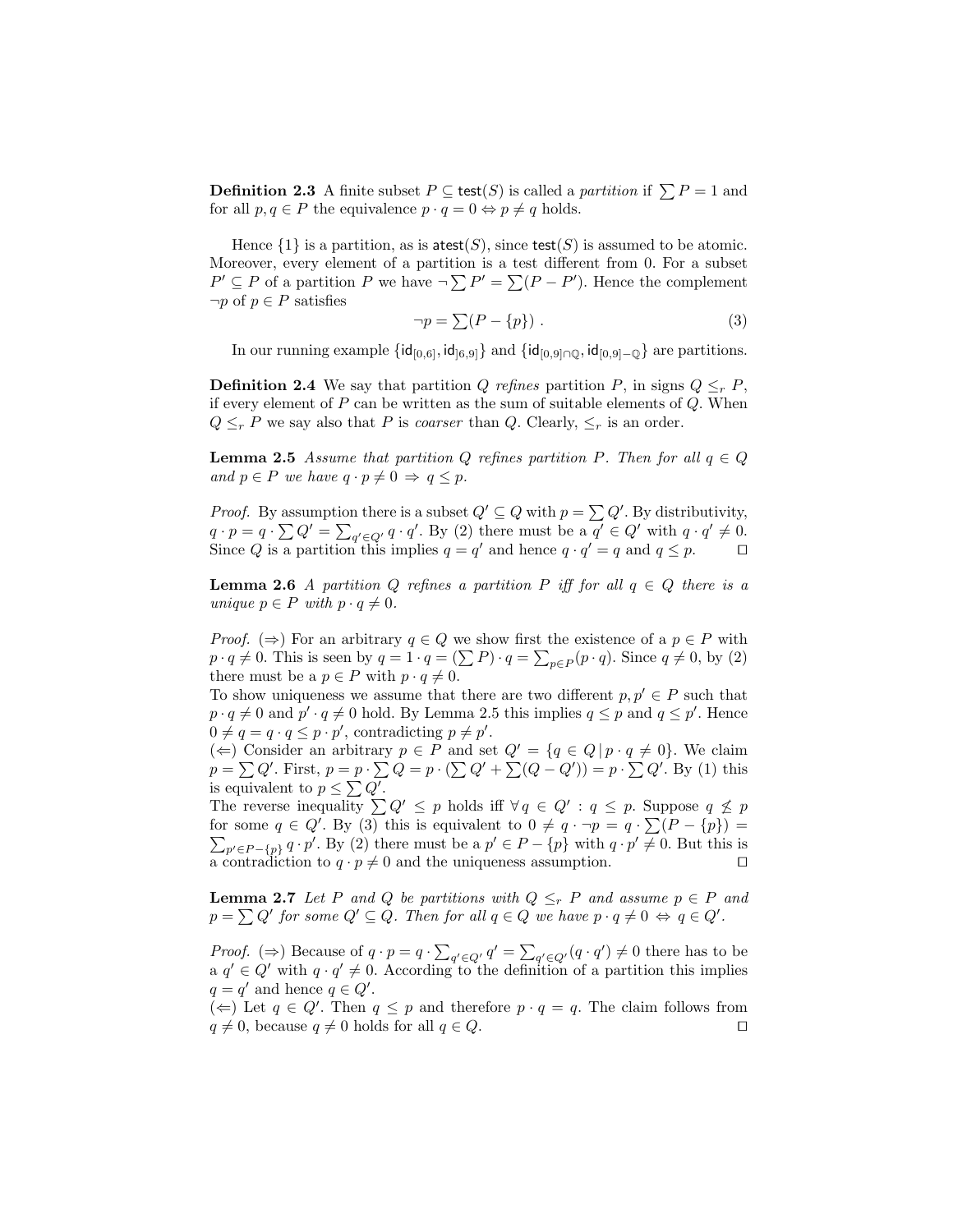We now focus on binary relations  $R$  which do not connect different sets in a given partition P: for all  $p \in P$  and for all x, y such that  $x R y$  we have  $x \in p \Leftrightarrow y \in p$ . For example, R may be an equivalence and P may be the set of its equivalence classes. This is captured by the following abstract definition.

**Definition 2.8** An element  $r \in M$  respects a partition P if  $r = \sum_{p \in P} p \cdot r \cdot p$ .

**Lemma 2.9** Let  $r \in M$  respect the partition P and let  $p, p' \in P$  such that  $p \neq p'$ . Then  $p \cdot r \cdot p' = 0$ .

*Proof.* Due to the definition of a partition we have for all  $p'' \in P$  that  $p \cdot p'' = 0$ or  $p' \cdot p'' = 0$ . Now, by respectance and distributivity,

$$
p \cdot r \cdot p' = p \cdot \left( \sum_{p'' \in P} p'' \cdot r \cdot p'' \right) \cdot p' = \sum_{p'' \in P} p \cdot p'' \cdot r \cdot p'' \cdot p' = \sum_{p'' \in P} 0 = 0. \quad \Box
$$

An easy consequence of this is the following.

**Corollary 2.10** Let  $r \in M$  respect the partition P. Then for all  $p \in P$  one has  $p \cdot r \cdot \neg p = 0 = \neg p \cdot r \cdot p.$ 

Proof. By (3), respectance, distributivity and Lemma 2.9,

$$
p \cdot r \cdot \neg p = p \cdot r \cdot \sum (P - \{p\}) = \sum_{p' \in P - \{p\}} p \cdot r \cdot p' = \sum_{p' \in P - \{p\}} 0 = 0. \quad \Box
$$

The above lemma is used to prove another important property.

**Theorem 2.11** Let partition Q refine partition P. If  $r \in M$  respects Q then it respects P, too.

*Proof.* For every  $p \in P$  we denote by  $Q_p \subseteq Q$  the unique subset of Q with  $\sum Q_p = p$ . Because of the partition properties  $\bigcup_{p \in P} Q_p = Q$  holds. Then by definition of  $Q_p$ , distributivity, splitting the sum, Lemma 2.9 and since  $\bigcup_{p \in P} Q_p = Q$ and  $r$  respects  $Q$ ,

$$
\sum_{p \in P} p \cdot r \cdot p = \sum_{p \in P} ((\sum Q_p) \cdot r \cdot (\sum Q_p) = \sum_{p \in P} (\sum_{q,q' \in Q_p} (q \cdot r \cdot q'))
$$
  
= 
$$
\sum_{p \in P} ((\sum_{q \in Q_p} q \cdot r \cdot q) + (\sum_{q,q' \in Q_p, q \neq q'} q \cdot r \cdot q'))
$$
  
= 
$$
\sum_{p \in P} (\sum_{q \in Q_p} q \cdot r \cdot q) = \sum_{q \in Q} q \cdot r \cdot q = r
$$

## 2.3 Modal Semirings and Symmetry

In the sequel the concept of symmetry will play an important role. To define it we use modal operators.

**Definition 2.12** A modal (idempotent) semiring  $(M, +, 0, \cdot, 1, |\cdot\rangle, \langle\cdot|)$  consists of an idempotent semiring  $S = (M, +, 0, \cdot, 1)$  and the forward and backward diamond operators  $|\cdot\rangle$ ,  $\langle \cdot | : M \rightarrow$  (test(S)  $\rightarrow$  test(S)), characterised by the following axioms (e.g. [4]): for all  $x, y \in M$  and  $p, q \in \text{test}(S)$ ,

$$
|x\rangle q \leq \neg p \Leftrightarrow p \cdot x \cdot q \leq 0 \Leftrightarrow \langle x|p \leq \neg q , \qquad (4)
$$

$$
|x\rangle(|y\rangle q) = |x \cdot y\rangle q \qquad \langle x|(\langle y|q) = |y \cdot x\rangle q \qquad (5)
$$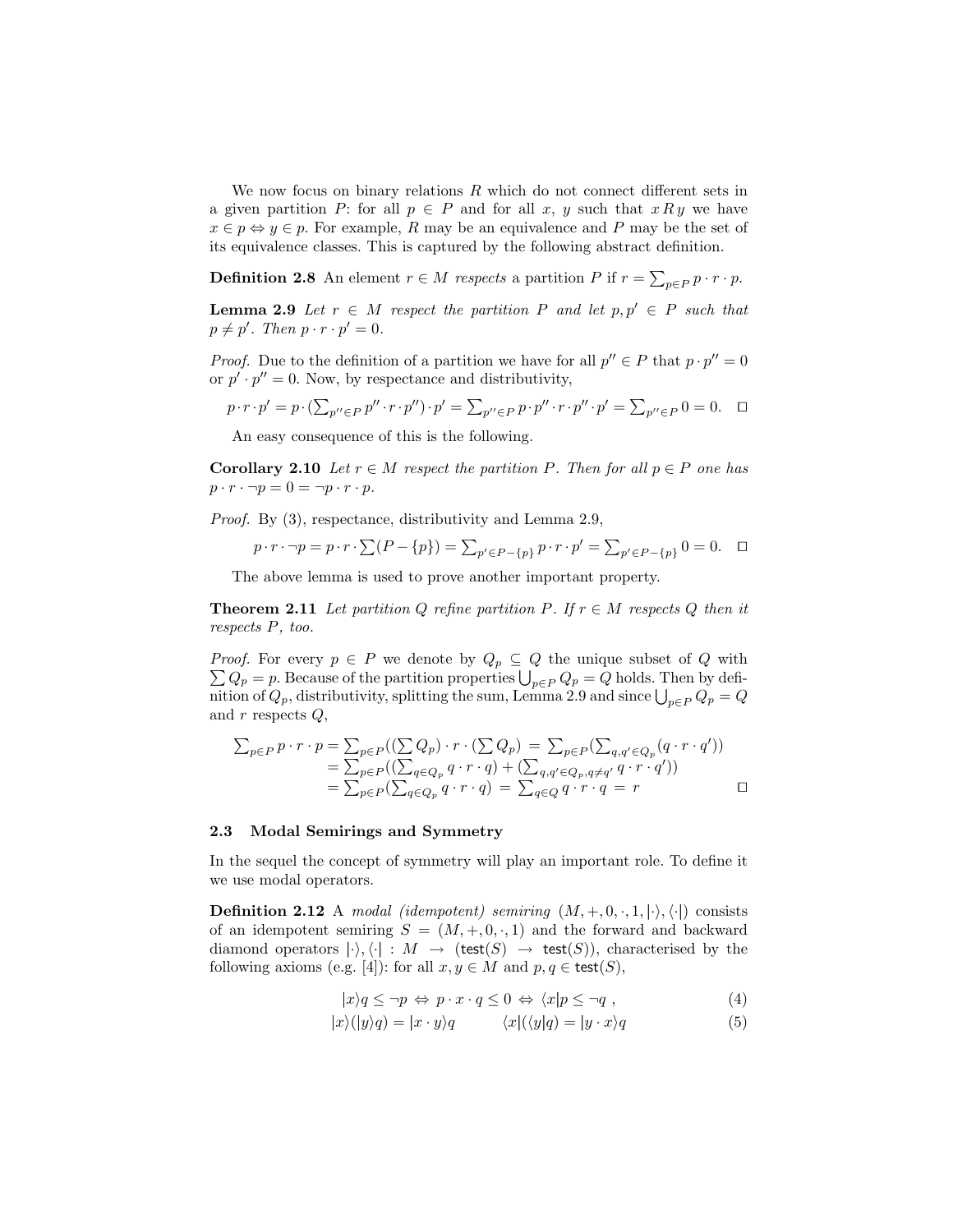By these definitions,  $\langle x|q$  and  $|x\rangle q$  abstractly describe the image and the inverse image of q under x, resp. From (4) we obtain, for all  $p, q \in \text{test}(S)$ ,

$$
|p\rangle q = p \cdot q = \langle p|q. \tag{6}
$$

The operators enjoy many further properties, e.g., strictness  $|x\rangle 0 = 0 = \langle x|0 \rangle$  and additivity  $|x + y\rangle q = |x\rangle q + |y\rangle q$  and  $|x\rangle (q + r) = |x\rangle q + |x\rangle r$ . This also entails that they are isotone in both arguments.

In our example we have  $|T\rangle id_{[7,8]} = id_{[4,5]}$  and  $\langle T | id_{[5,6]} = id_{[1,2]} \cup id_{[8,9]}$ .

Corresponding box operators can be defined as standard de Morgan duals of the diamonds, but we do not need them for the present paper. For details see again [4].

As mentioned above, the diamonds distribute through  $+$  in both arguments; in a quantale they even distribute through arbitrary sums. Moreover, by shunting we obtain from (4) that  $p \cdot |x\rangle q \leq 0 \Leftrightarrow p \cdot x \cdot q \leq 0 \Leftrightarrow q \cdot \langle x|p \leq 0$ . Therefore, for atomic p,

$$
p \cdot x \cdot q \neq 0 \Leftrightarrow p \leq |x\rangle q . \tag{7}
$$

A symmetric property holds for  $\langle \cdot |$ .

Frequently, reasoning can be made more compact by lifting the order on test(S) pointwise to functions  $f, g : \text{test}(S) \to \text{test}(S)$  by setting

$$
f \le g \Leftrightarrow_{df} \forall p \in \text{test}(S) : f(p) \le g(p)
$$

E.g.,  $\langle x | \leq \langle y |$  abbreviates  $\forall p \in \text{test}(S) : \langle x | p \leq \langle y | p$ . An analogous convention applies to the equality of such functions.

In relation algebra, symmetry of a relation R is expressed as  $R\degree\subseteq R$  or, equivalently, as  $R^{\sim} = R$ , where  $R^{\sim}$  is the converse of R. Since in semirings there is no converse operation, we have to find express symmetry differently.

Assuming temporarily an abstract converse  $x^{\smile}$  of an element x we would certainly expect  $p \cdot x^{\smile} \cdot q = 0 \Leftrightarrow q \cdot x \cdot p = 0$  for all  $p, q \in \text{test}(S)$ . By Axiom (4) this means  $|x^{\sim}\rangle = \langle x |$  and  $\langle x^{\sim}| = |x\rangle$ . Therefore if we consider just the behaviour of an element w.r.t. tests we can avoid the converse by passing to the respective mirror diamond. This motivates the following.

#### **Definition 2.13** An element x of a modal semiring is symmetric if  $\langle x | = |x\rangle$ .

It is straightforward to check that the set of symmetric elements is closed under +. In a quantale it is even closed under arbitrary sums.

Our example relation is not symmetric: We have  $|T\rangle\{(5, 5)\} = \{(1, 1)\}\$ , but  $\langle T | \{(5,5)\} = \{(1,1),(8,8)\}.$  If we restrict it to the relation  $T' = T; (id_{[0,2]} \cup id_{[4,6]})$ we obtain a symmetric relation, as is easily verified.

It turns out that in a special class of semirings this notion has interesting equivalent characterisations.

**Definition 2.14** Assume a modal semiring S with a greatest element  $\top$ . Then S satisfies the Tarski rule if  $x \neq 0 \Leftrightarrow \top \cdot x \cdot \top = \top$ .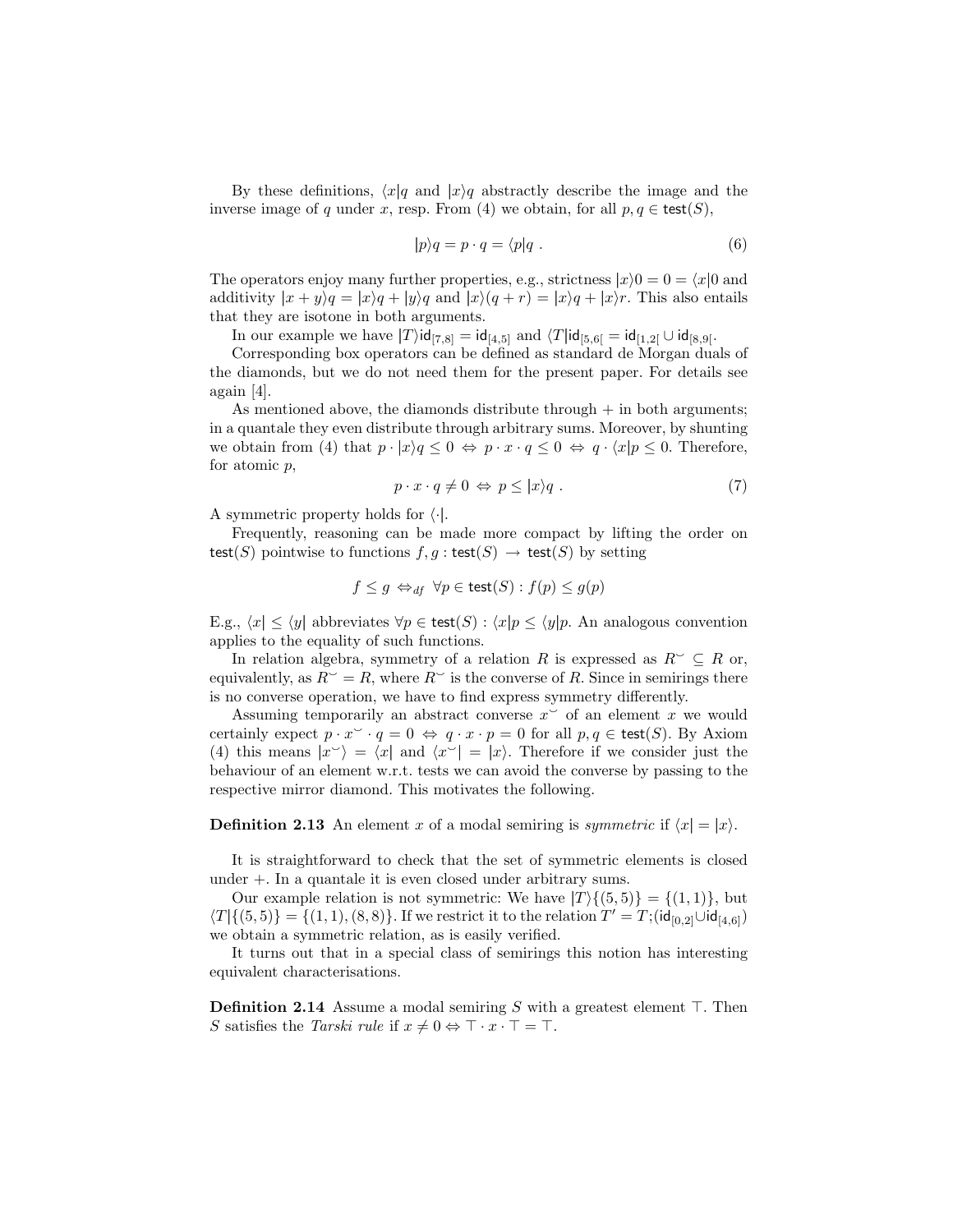The Tarski rule holds, for instance, in the modal semiring of binary relations. Since 0 is an annihilator for  $\cdot$ , this rule is equivalent to

 $\top \cdot x \cdot \top = \top \cdot y \cdot \top \Leftrightarrow (x = 0 \Leftrightarrow y = 0) \Leftrightarrow (x \leq 0 \Leftrightarrow y \leq 0).$  (8)

A useful consequence of the Tarski rule is

$$
\top \cdot x \cdot \top \cdot y \cdot \top = 0 \Leftrightarrow (x \le 0 \lor y \le 0)
$$
\n<sup>(9)</sup>

which, in turn, implies  $\top \cdot x \cdot \top \cdot y \cdot \top = 0 \Leftrightarrow \top \cdot y \cdot \top \cdot x \cdot \top = 0$  and hence

$$
\top \cdot x \cdot \top \cdot y \cdot \top = \top \cdot y \cdot \top \cdot x \cdot \top . \tag{10}
$$

For the remainder of this section we assume that the Tarski rule holds.

**Lemma 2.15** The following statements for an element  $x$  are equivalent:

1.  $\forall p, q \in \text{test}(S) : \top \cdot p \cdot x \cdot q \cdot \top = \top \cdot q \cdot x \cdot p \cdot \top$ . 2.  $\forall p, q \in \text{test}(S) : p \cdot x \cdot q \leq 0 \Leftrightarrow q \cdot x \cdot p \leq 0.$ 3. x is symmetric.

Proof. The equivalence of Parts 1 and 2 is just a special case of (8). Therefore it suffices to show the equivalence of Parts 2 and 3. For an arbitrary  $x \in M$  we argue as follows:

$$
\forall p, q \in \text{test}(S) : p \cdot x \cdot q \leq 0 \Leftrightarrow q \cdot x \cdot p \leq 0
$$
  
\n
$$
\Leftrightarrow \{ \text{ by (4)} \}
$$
  
\n
$$
\forall p, q \in \text{test}(S) : |x\rangle q \leq \neg p \Leftrightarrow \langle x|q \leq \neg p
$$
  
\n
$$
\Leftrightarrow \{ \text{ substitution } p \mapsto \neg p, \text{ bijectivity of negation } \}
$$
  
\n
$$
\forall p, q \in \text{test}(S) : |x\rangle q \leq p \Leftrightarrow \langle x|q \leq p
$$
  
\n
$$
\Leftrightarrow \{ \text{ indirect equality } \}
$$
  
\n
$$
\forall q \in \text{test}(S) : |x\rangle q = \langle x|q
$$

 $\Box$ 

An immediate consequence of this lemma is the following:

**Lemma 2.16** If s is symmetric and  $p \in \text{test}(S)$  then  $p \cdot s \cdot p$  is symmetric, too.

*Proof.* For arbitrary  $q, q' \in \text{test}(S)$  we have, by associativity of multiplication, its commutativity on tests and symmetry of s,

$$
\top \cdot q \cdot (p \cdot s \cdot p) \cdot q' \cdot \top = \top \cdot (q \cdot p) \cdot s \cdot (p \cdot q') \cdot \top = \top \cdot (p \cdot q') \cdot s \cdot (p \cdot q) \cdot \top
$$
\n
$$
= \top \cdot (q' \cdot p) \cdot s \cdot (p \cdot q) \cdot \top = \top \cdot q' \cdot (p \cdot s \cdot p) \cdot q \cdot \top \square
$$

This implies

Corollary 2.17 For all  $p \in \text{test}(S)$  the product  $p \cdot \top \cdot p$  is symmetric; in particular,  $\top$  is symmetric.

*Proof.* Symmetry of  $\top$  is immediate from (10) and Lemma 2.15. Then symmetry of  $p \cdot \top \cdot p$  is a consequence of Lemma 2.16.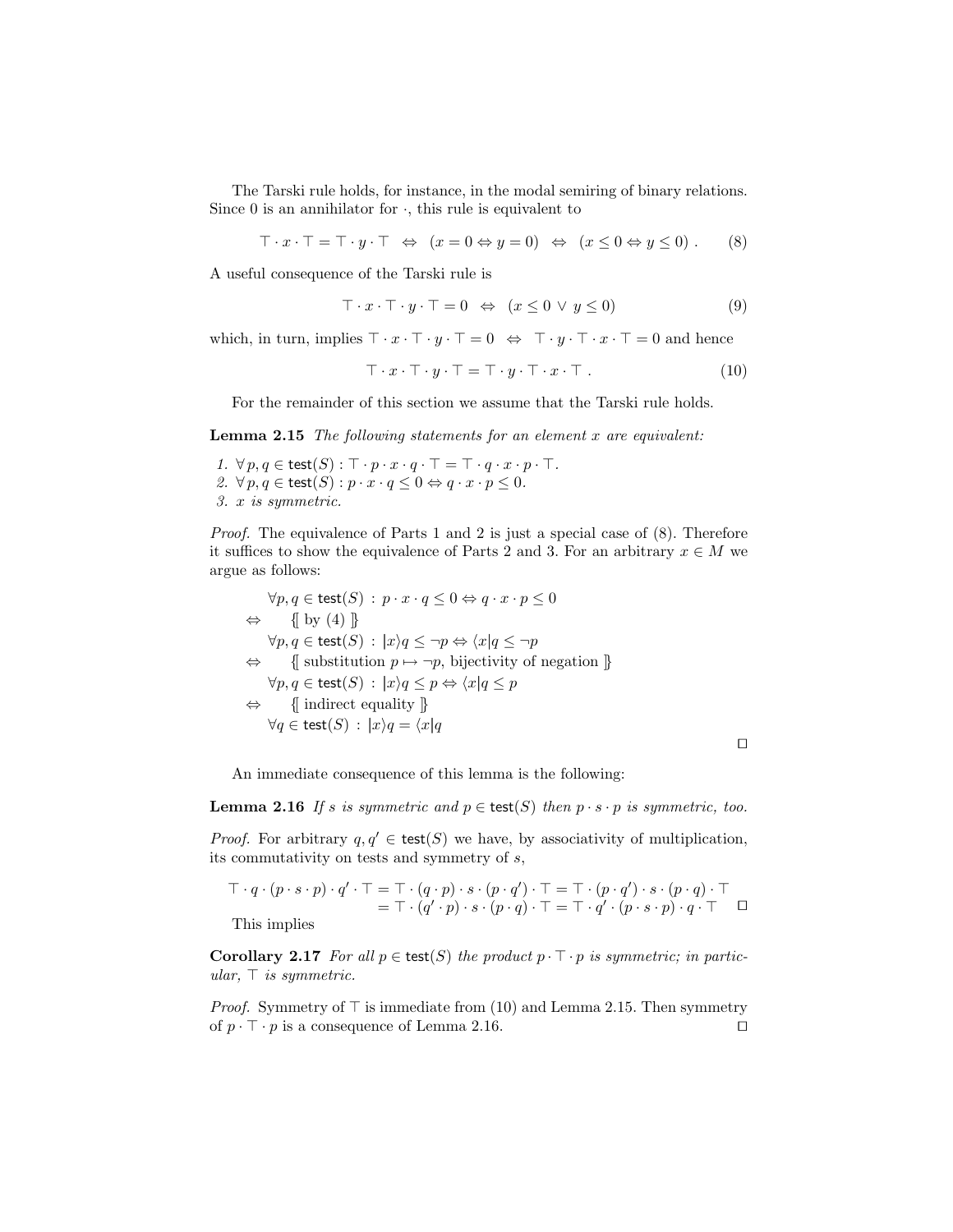Finally we show a consequence of the Tarski rule for diamonds.

#### Lemma 2.18

1. 
$$
|\top\rangle 1 = 1 = \langle \top | 1.
$$
  
2. If  $p \neq 0$  then  $|\top\rangle p = 1 = \langle \top | p.$ 

Proof.

- 1. This follows already without the Tarski rule by setting  $p = q = 1$  in (6) and using isotony of the diamonds in their first argument.
- 2. We only show the property for the forward diamond. We have, using (6), Part 1, (5), the Tarski rule and Part 1 again,

$$
|\top\rangle p = |\top\rangle |p\rangle 1 = |\top\rangle |p\rangle |\top\rangle 1 = |\top \cdot p \cdot \top\rangle 1 = |\top\rangle 1 = 1.
$$

## 3 Equivalences

#### 3.1 Equivalences and Fixpoints

**Definition 3.1** An element  $x \in M$  is called *reflexive* if  $1 \leq x$  and *transitive* if  $x \cdot x \leq x$ . A reflexive and transitive element is called a *preorder* and a symmetric preorder is an equivalence.

More liberally, one could define x to be reflexive and transitive if  $|1\rangle \leq |x\rangle$  and  $|x\rangle|x\rangle \leq |x\rangle$ , resp. These conditions are equivalent to  $\langle 1| \leq \langle x|$  and  $\langle x|\langle x| \leq \langle x|$ . As an example of the difference to the above formulation, consider the modal semiring of sets of paths in a graph under path concatenation. The element 1 there is the set of all single-node paths. The condition  $1 \leq x$  hence means that the set x of paths includes all these paths, whereas  $|1\rangle p \leq |x\rangle p$  means that x must for every node from  $p$  contain a path from that node to some node in  $p$ , but not necessarily a single-node one. However, for the current treatment we found it more convenient to omit the diamonds.

For an equivalence x and an atomic test p the test  $|x\rangle p$  (which by symmetry of x coincides with  $\langle x|p \rangle$  will play the role of the equivalence class of p under x. If p is a general test then  $|x\rangle p = \langle x|p$  will correspond to the union of the equivalence classes of the elements in p. This will be made precise later.

#### **Lemma 3.2** Let  $x$  be a preorder.

- 1.  $|x\rangle$  is a closure operator.
- 2. If p is a test then  $|x\rangle p$  is a fixed point of  $|x\rangle$  and  $\langle x|p$  is a fixed point of  $\langle x|$ .
- 3. The sets of fixed points of  $|x\rangle$  and  $\langle x|$  each are closed under composition  $\cdot$ .

Proof.

1. We have to show isotony, extensivity and idempotence. Isotony holds for all diamonds. Extensivity follows from  $1 \leq x$  and isotony. For idempotence we have, by transitivity of x and isotony of  $|\cdot\rangle$ ,  $|1\rangle = id$  and (5), reflexivity of x and isotony of  $|\cdot\rangle$  again, that  $|x\rangle|x\rangle = |x \cdot x\rangle \leq |x\rangle = |x\rangle|1\rangle \leq |x\rangle|x\rangle$ .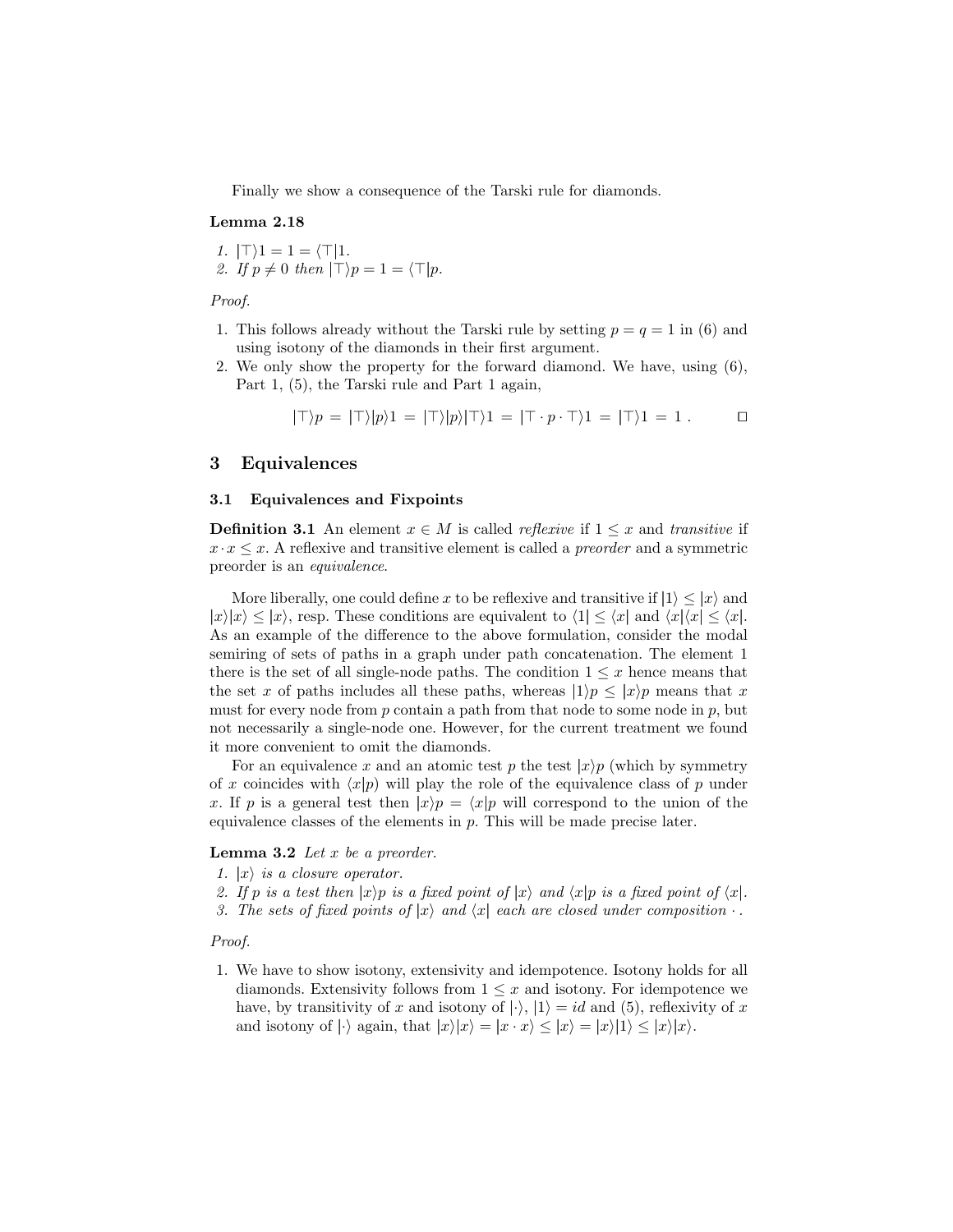- 2. First,  $|x\rangle(|x\rangle p) = |x \cdot x\rangle p \le |x\rangle p$  by (5), transitivity of x and isotony of diamonds. Second,  $|x\rangle p = |1\rangle (|x\rangle p) \le |x\rangle (|x\rangle p)$  by (6), reflexivity of x and isotony of diamonds. The statement about  $\langle x|p$  is proved symmetrically.
- 3. The claim follows from the two previous claims as shown in more general context in [2].  $\Box$

If  $x$  is an equivalence the above lemma means that unions of equivalence classes of  $x$  are saturated w.r.t.  $x$ .

**Lemma 3.3** Let r be an equivalence and p a fixed point of the function  $\langle r|$ . Then  $\neg p$  is a fixed point of  $\langle r|$ , too. (For a similar result see [9], p. 33.)

*Proof.* Reflexivity of r yields  $\langle r| \neg p \geq \neg p$ . The reverse inequation follows using (4) twice, symmetry of r and that  $\langle r|p = p$  by assumption:

 $\langle r|\neg p \leq \neg p \Leftrightarrow \neg p \cdot r \cdot p \leq 0 \Leftrightarrow |r\rangle p \leq p \Leftrightarrow \langle r|p \leq p \Leftrightarrow \text{true}.$ 

## 3.2 Equivalences and Partitions

**Lemma 3.4** Let  $r$  be an equivalence. Assume that the set  $F$  of all fixed points of  $\langle r |$  is atomic and let  $A \subseteq F$  be the set of all its atoms. Then A is a partition.

*Proof.* First we show that  $\sum A = 1$ . Assume  $\sum A < 1$ . Then by Lemma 3.3  $\neg \sum A$  is also a fixed point of f and it is different from 0. So there has to be an atomic fixed point below  $\neg \sum A$ , which leads to a contradiction.

For disjointness of the elements of A we consider arbitrary  $p, q \in A$  with  $p \neq q$ . By Lemma 3.2,  $p \cdot q$  is again a fixed point below p and q. Since p and q are assumed to be two different atomic fixed points of f, this implies  $p \cdot q = 0$ .  $\Box$ 

**Definition 3.5** For an equivalence  $r$  we call the set of the atomic fixed points of the function  $\langle r|$ , denoted by  $Pa(r)$ , the *equivalence classes of r*.

 $\sum_{p \in P} p \cdot \top \cdot p$  is an equivalence. It is called the equivalence induced by P. **Lemma 3.6** Assume the Tarski rule and let P be a partition. Then  $Eq(P) =_{df}$ 

*Proof.* For transitivity we have, using distributivity, that  $p \cdot p' = 0 \Leftarrow p \neq p'$ for  $p, p' \in P$ , idempotence of multiplication on tests and associativity as well as  $p \in P \Rightarrow p \neq 0$  and the Tarski rule,

$$
\sum_{p \in P} p \cdot \top \cdot p \cdot (\sum_{p \in P} p \cdot \top \cdot p) = \sum_{p, p' \in P} p \cdot \top \cdot p \cdot p' \cdot \top \cdot p'
$$
  
= 
$$
\sum_{p \in P} p \cdot \top \cdot p \cdot p \cdot \top \cdot p = \sum_{p \in P} p \cdot (\top \cdot p \cdot \top) \cdot p = \sum_{p \in P} p \cdot \top \cdot p.
$$

Reflexivity can be shown, using  $\top \geq 1$ , idempotence of multiplication on tests and the definition of a partition, by

$$
\sum_{p \in P} p \cdot \top \cdot p \ge \sum_{p \in P} p \cdot 1 \cdot p = \sum_{p \in P} p = 1.
$$

Symmetry of  $\sum_{p\in P} p \cdot \top \cdot p$  follows easily from the distributivity of  $|\cdot\rangle$  and  $\langle \cdot |$  over summation and the symmetry of  $p \cdot \top \cdot p$  for all  $p \in P$  (cf. Corollary 2.17).  $\Box$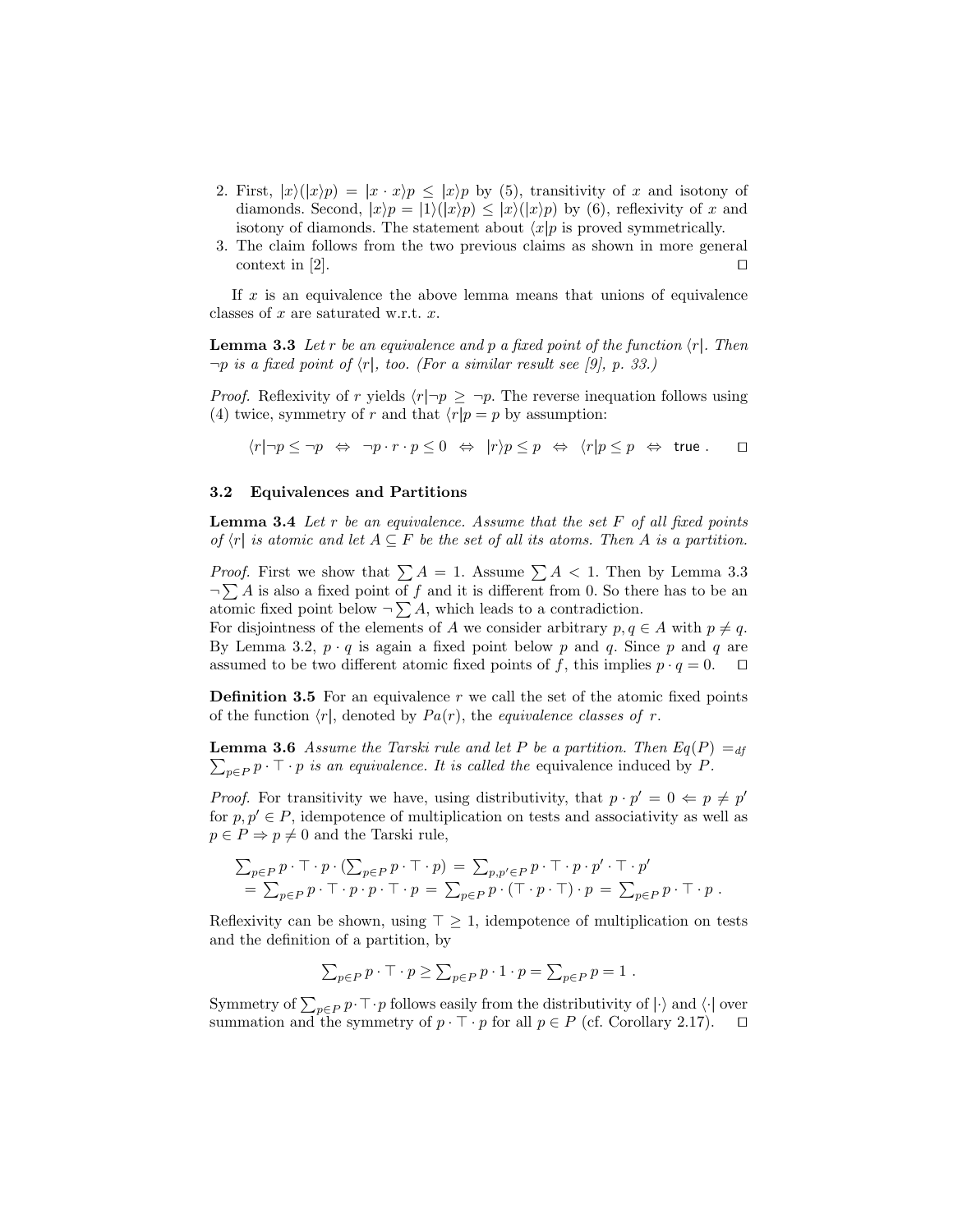**Lemma 3.7** For an equivalence r and  $p, q \in Pa(r)$  we have  $p \cdot r \cdot q = 0 \Leftrightarrow p \neq q$ .

*Proof.* Because of (4) the claim  $p \cdot r \cdot q = 0$  is equivalent to  $\langle r|p \leq \neg q$ . Due to the fixed point property of p this is equivalent to  $p \leq \neg q$ . By shunting we obtain the equivalent statement  $p \cdot q = 0$ . From Lemma 3.4 we know that  $Pa(r)$  is a partition, which gives us the equivalence to  $p \neq q$ .

**Lemma 3.8** An equivalence  $r \in M$  respects the partition  $Pa(r)$  induced by itself.

*Proof.* We have, by  $Pa(r)$  being a partition, distributivity, splitting the sum and Lemma 3.7,

$$
r = (\sum Pa(r)) \cdot r \cdot (\sum Pa(r)) = \sum_{p,p' \in Pa(r)} p \cdot r \cdot p'
$$
  
=  $(\sum_{p \in Pa(r)} p \cdot r \cdot p) + (\sum_{p,p' \in Pa(r), p \neq p'} p \cdot r \cdot p') = \sum_{p \in Pa(r)} p \cdot r \cdot p \quad \Box$ 

**Lemma 3.9** For a partition  $P$  and arbitrary test  $q$  we have

$$
|Eq(P)\rangle q = \sum_{p \in P \land p \cdot q \neq 0} p.
$$

*Proof.* Using the definition of Eq, additivity of the diamond,  $(5)$ ,  $(6)$ , strictness of the diamonds, Lemma 2.18.2 and (6) again we calculate

$$
|Eq(P)\rangle q = |\sum_{p\in P} p \cdot \top \cdot p\rangle q = \sum_{p\in P} |p \cdot \top \cdot p\rangle q = \sum_{p\in P} |p\rangle |\top\rangle |p\rangle q
$$
  
= 
$$
\sum_{p\in P} |p\rangle |\top\rangle (p \cdot q) = \sum_{p\in P \land p \cdot q \neq 0} |p\rangle |\top\rangle (p \cdot q)
$$
  
= 
$$
\sum_{p\in P \land p \cdot q \neq 0} |p\rangle 1 = \sum_{p\in P \land p \cdot q \neq 0} p.
$$

Now we can show the connection between the operations  $Eq$  and  $Pa$ .

## Theorem 3.10

1. For an equivalence r we have  $r \leq Eq(Pa(r))$ .

2. For a partition P we even obtain  $P = Pa(Eq(P)).$ 

In particular, Pa and Eq form a Galois connection.

Proof.

1. By Lemma 3.8 and isotony we have

$$
r = \sum_{p \in Pa(r)} p \cdot r \cdot p \leq \sum_{p \in Pa(r)} p \cdot \top \cdot p = Eq(Pa(r)) .
$$

2. First, by Lemma 3.9 and since P is a partition, every  $p \in P$  is a fixpoint of  $|Eq(P)\rangle$ . Second, we show that the elements of P are atomic fixpoints of  $|Eq(P)\rangle$ . To this end we consider some  $p \in P$  and some  $q \neq 0$  with  $q < p$ . Then, again by Lemma 3.9, we have  $|Eq(P)\rangle q = p \neq q$ , i.e., q is not a fixpoint of  $|Eq(P)\rangle$ . Finally we show that every atomic fixpoint of  $|Eq(P)\rangle$ is an element of P. Let q be a fixpoint of  $|Eq(P)\rangle$ . Then by Lemma 3.9

$$
q = |Eq(P)\rangle q = \sum_{p \in P \land p \cdot q \neq 0} p.
$$

This holds, in particular, for atomic fixpoints of  $|Eq(P)\rangle$ . But since atoms are sum-irreducible, the respective sums have to be singleton sums, i.e., the atomic fixpoints all coincide with elements of P.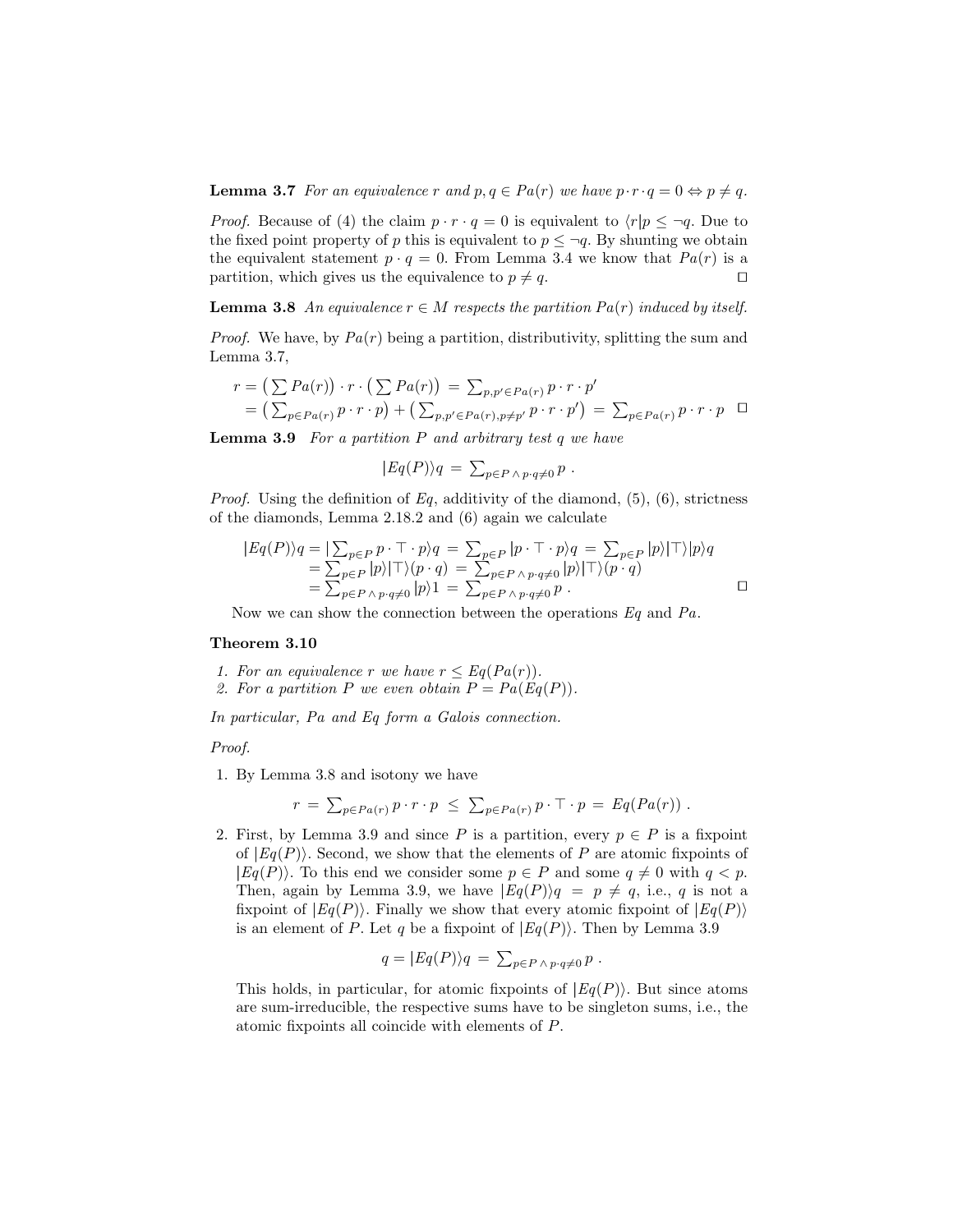The Galois property follows from these two properties via isotony.  $\Box$ 

In the relational semiring Part 1 of this theorem strengthens to an equality. In general, however, it does not. Consider a graph with a single node  $x$  only and a looping arc on x. In the associated path semiring we have  $1 = \{x\}$  is an equivalence and  $P =_{df} \{1\}$  is the only partition possible. Then  $Eq(Pa(1)) =$  $\top \neq 1$ , since  $\top$  is the set of all finite constant paths  $xxx \cdots$ .

## 3.3 Atomic Tests and Equivalence Classes

Next we want to investigate the relationship between atomic tests and equivalence classes. We will see that atomic tests in a certain sense are generators of equivalence classes.

The following lemma states that two elements in the same equivalence class of r are connected to each other, whereas two elements in different equivalence classes are not connected under r.

**Lemma 3.11** Let r be an equivalence and p, q be atomic tests. Then

$$
p \cdot r \cdot q \neq 0 \Leftrightarrow |r\rangle p = |r\rangle q
$$

*Proof.* ( $\Rightarrow$ ) By atomicity of p and (7), isotony and transitivity of r,

$$
p \le |r\rangle q \Rightarrow |r\rangle p \le |r\rangle |r\rangle q \Rightarrow |r\rangle p \le |r\rangle q
$$
.

Symmetrically we obtain  $\langle r|q \leq \langle r|p$ , which by symmetry of r is equivalent to  $|r\rangle q \leq |r\rangle p$ . Now the claim follows by antisymmetry of  $\leq$ .

(←) By reflexivity of r we have  $p \leq |r\rangle p = |r\rangle q$  and hence  $p \cdot r \cdot q$  by (7) and atomicity of  $p$ .

This yields an important relationship between equivalences and partitions:

**Theorem 3.12** Equivalence  $r \in M$  respects partition P iff  $Pa(r)$  refines P.

*Proof.* ( $\Rightarrow$ ) For the sake of contradiction we assume that  $Pa(r)$  does not refine P. According to Lemma 2.6 there are  $p \in Pa(r)$  and distinct elements  $q, q' \in P$ with  $p \cdot q \neq 0$  and  $p \cdot q' \neq 0$ . We consider now two atomic tests  $at_1$  and  $at_2$  with  $at_1 \leq p \cdot q$  and  $at_2 \leq p \cdot q'$ . Because the equivalence classes of  $at_1$  and  $at_2$  under r coincide (both are p) we can apply Lemma 3.11 and obtain  $at_1 \cdot r \cdot at_2 \neq 0$ . Isotony yields  $q \cdot r \cdot q' \neq 0$ . But then r cannot respect P because of Lemma 2.9. (  $\Leftarrow$ ) Lemma 3.8 states that r respects Pa(r). According to Theorem 2.11 r respects  $P$ , too.  $\Box$ 

Now we are ready to prove the main result of this section:

**Theorem 3.13** Let r be an equivalence and p an atomic test. Then  $|r\rangle p$  is an atom in the set of fixed points of  $|r\rangle$ . It is called the equivalence class of p under r and is denoted by  $[p]_r$ .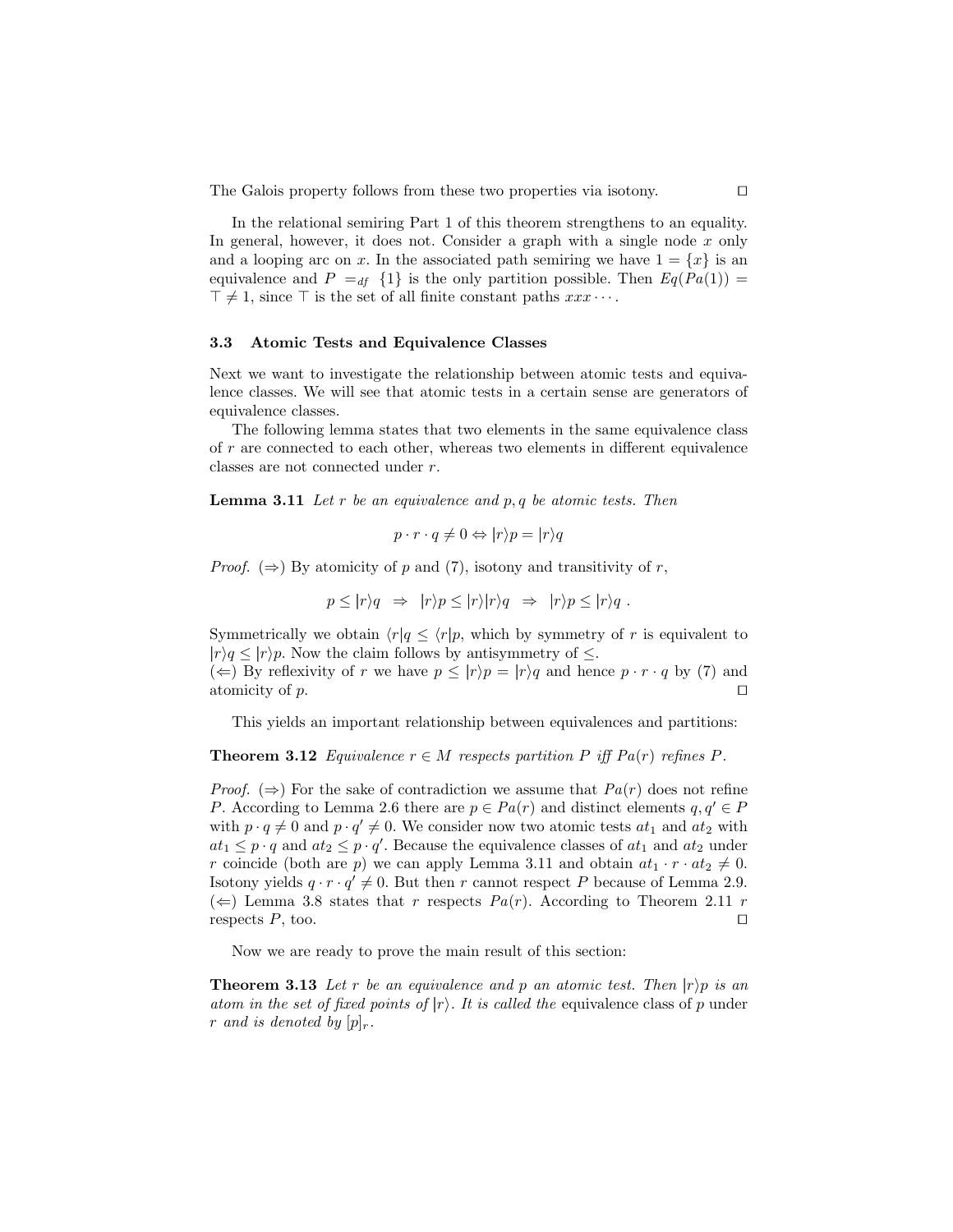*Proof.* Suppose  $0 \neq |r\rangle q \leq |r\rangle p$  for some test q. By strictness of  $|r\rangle$  we must have  $q \neq 0$  and hence, by atomicity of test(S), there is a nonempty set  $Q' \subseteq \text{atest}(S)$ with  $q = \sum Q'$ . The assumption  $|r \rangle q \leq |r \rangle p$  is, by distributivity of  $|r \rangle$ , equivalent to  $\forall q' \in Q': |r\rangle q' \leq |r\rangle p$ . Reflexivity of r implies  $\forall q' \in Q': q' \leq |r\rangle p$ . By (7) we get  $\forall q' \in Q' : q' \cdot r \cdot p \neq 0$  and hence by lemma 3.11  $\forall q' \in Q' : |r \rangle q' = |r \rangle p$ . But then also  $|r\rangle q = \sum_{q' \in Q'} |r\rangle q' = |r\rangle p$  and we are done.

# 4 Bisimulations

A simulation for a relation  $\rightarrow \subseteq X \times X$  (such as a transition relation) in the usual sense is a relation  $R \subseteq X \times X$  such that

$$
x R x' \wedge x \to y \Rightarrow \exists y' : y R y' \wedge x' \to y' .
$$

In relation algebra this is written more compactly as  $R^{\sim}$ ;  $\rightarrow \subseteq \rightarrow$ ;  $R^{\sim}$ , where ; denotes relational composition.

A bisimulation for  $\rightarrow$  is a simulation the converse of which is again a simulation for  $\rightarrow$ . Translated into relation algebra this becomes

$$
R \, ; \, \rightarrow \subseteq \rightarrow \, ; R \ \land \ R^{\sim} ; \, \rightarrow \subseteq \rightarrow \, ; R^{\sim} \ .
$$

Using the same method as in Sect. 2.3 we can give the following converse-free definition, where b replaces R and q replaces  $\rightarrow$ :

**Definition 4.1** An element  $b \in M$  is called a *bisimulation* for  $g \in M$  iff

$$
|b\rangle|g\rangle \le |g\rangle|b\rangle \wedge \langle b||g\rangle \le |g\rangle\langle b|.
$$

For an element  $g \in M$  the set of all bisimulations for g is denoted by bisim<sub>a</sub>. Note that  $0 \in \mathsf{bisim}_a$ .

**Lemma 4.2** For all  $g \in M$  the set bisim<sub>a</sub> is closed under sum and product. If the underlying modal semiring is a quantale then it is closed under arbitrary sums.

Proof. The closedness under sum follows easily from the distributivity properties of the diamonds. Closedness under product follows from Axiom  $(5)$ .  $\Box$ 

For our further purposes it turns out that it is sufficient to require only the existence of a pseudoconverse.

**Definition 4.3** We call  $y \in M$  a *pseudoconverse* of  $x \in M$  iff  $|x\rangle = \langle y|$ ; in this case we write  $p<sub>score</sub>(x, y)$ .

Note that a symmetric element is a pseudoconverse of itself. We now require for all  $x \in M$  the existence of a (not necessarily unique) pseudoconverse y.

**Lemma 4.4** Let  $x, y \in M$  such that  $p \infty(n, y)$ . Then also  $p \infty(n, x)$ .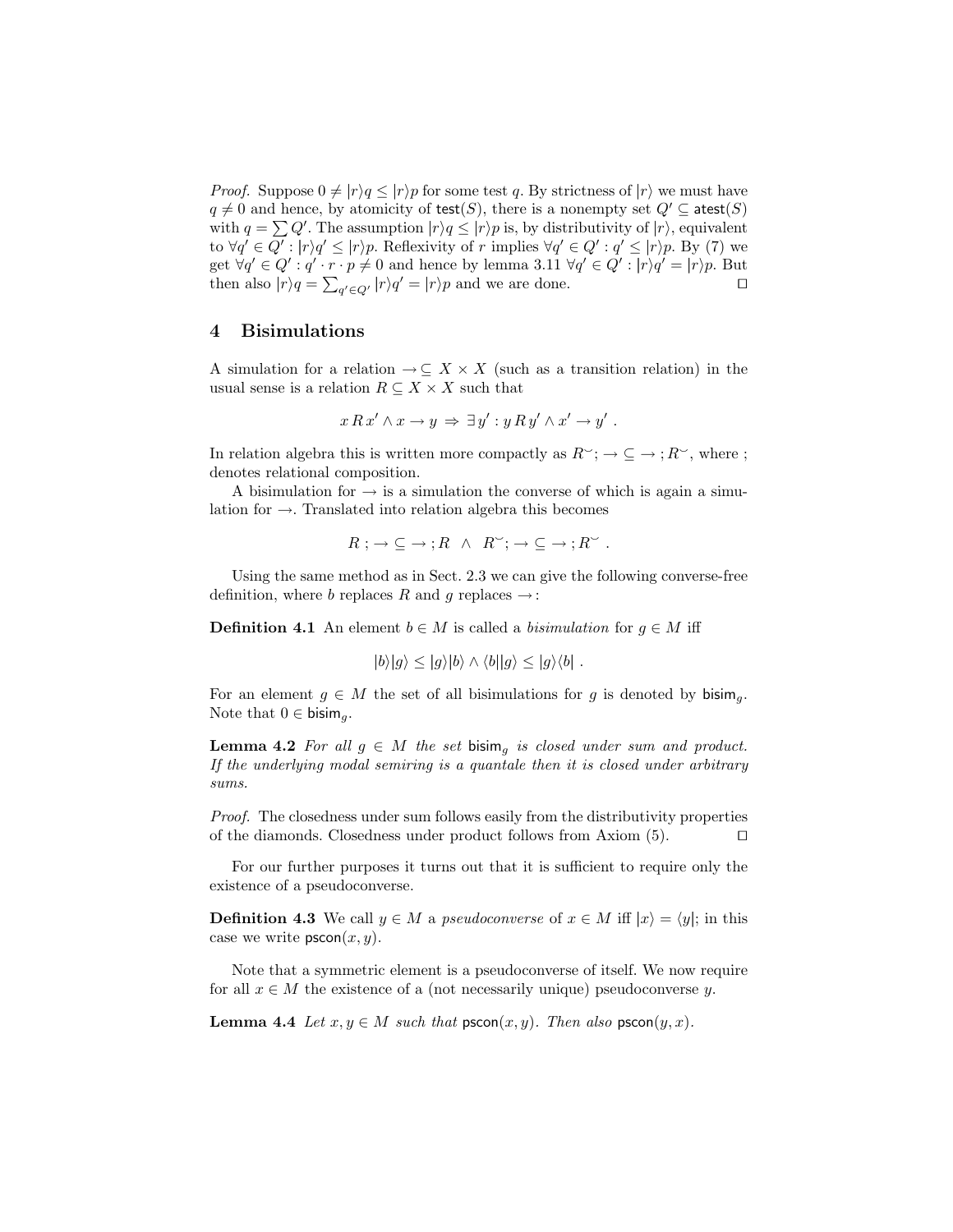*Proof.* We only show the inequality  $\langle x | \leq |y\rangle$ ; the reverse inequality is shown analogously. We have, by (4) twice, the assumption  $|x\rangle \leq \langle y|, (4)$  twice and reflexivity of  $\leq$ ,

$$
\langle x|p \le |y\rangle p \Leftrightarrow p \cdot x \cdot (\neg|y\rangle p) \le 0 \Leftrightarrow |x\rangle (\neg|y\rangle p) \le \neg p \Leftrightarrow \langle y|(\neg|y\rangle p) \le \neg p
$$
  

$$
\Leftrightarrow \langle y|(\neg|y\rangle p) \cdot y \cdot p \le 0 \Leftrightarrow |y\rangle p \le |y\rangle p \Leftrightarrow \text{true}.
$$

**Lemma 4.5** The sum of an element  $x \in M$  and an arbitrary pseudoconverse  $y \in M$  of x is symmetric.

*Proof.* Let  $x, y \in M$  be arbitrary with  $p \in \text{reco}(x, y)$  and let  $p \in \text{test}(S)$  be an arbitrary test. Then we calculate, using distributivity of  $\langle \cdot |$  over  $+$ , pscon $(x, y)$ and Lemma 4.4, distributivity of  $\langle \cdot |$  over + and commutativity of +,

$$
\langle x+y|p\rangle = \langle x|p+\langle y|p\rangle = |y\rangle p + |x\rangle p = |x+y\rangle p . \Box
$$

**Lemma 4.6** Let  $g \in M$  be arbitrary and  $x \in \text{bisim}_{g}$  and  $\text{pscon}(x, y)$ . Then  $y \in \mathsf{bisim}_g$ .

*Proof.* Immediate from the definition of bisimulation and pseudoconverse.  $\Box$ 

By definition of bisim<sub>a</sub> for an arbitrary  $g \in M$  it is obvious that in a quantale there is a coarsest bisimulation for g, namely  $\hat{g} =_{df} \sum_{b \in \text{bisim}_g} b$ . This element has another interesting property:

**Theorem 4.7** For all  $q \in M$  the coarsest bisimulation  $\hat{q}$  for g is an equivalence.

Proof. Reflexivity and transitivity follow quickly from Lemma 4.2. For symmetry we observe that for every element  $b \in \mathsf{b}$ isim<sub>g</sub> every pseudoconverse  $b'$  of  $b$ lies again in  $bisim_q$ . Due to commutativity, associativity and idempotence the equality  $\sum_{b \in \text{bisim}_g} b = \sum_{b \in \text{bisim}_g} (b + b')$  holds. This means that  $\hat{g}$  can be written as a sum of symmetric elements of M and hence is symmetric itself.

The equivalence classes of  $\hat{q}$  have an important property wrt. to q: If from a nonempty part of an equivalence class  $p$  one can reach, via  $q$ , a second (or even the same) equivalence class q then it is possible to get from *every* nonempty part of p via q to q. This stability property is formally stated in the next theorem.

**Theorem 4.8 (Stability)** Let  $g \in M$  be arbitrary and  $p, q \in \text{atest}(S)$  be atomic tests. If  $p \cdot g \cdot q \neq 0$  then for all  $p' \leq [p]_g$  with  $p' \neq 0$  we have  $p' \cdot g \cdot [q]_g \neq 0$ .

*Proof.* Due to the atomicity of test(S) it suffices to show the claim for all atomic p'. Because  $\hat{g}$  is an equivalence (Theorem 4.7) we obtain  $p' \cdot \hat{g} \cdot p \neq 0$  from Lemma 3.11. Hence (7) shows  $p' \leq |\hat{g}\rangle p$ . Similarly, the assumption  $p \cdot g \cdot q \neq 0$ and atomicity of p yield by (7) that  $p \le |g\rangle q$ . Now, by isotony and since  $\hat{g}$  is a symmetric bisimulation, we get

$$
0 \neq p' \leq |\widehat{g}\rangle p \leq |\widehat{g}\rangle|g\rangle q \leq |g\rangle|\widehat{g}\rangle q = |g\rangle\langle\widehat{g}|q = |g\rangle[q]\widehat{g}
$$

and hence, by (7),  $p' \cdot g \cdot [q]_{\widehat{g}} \neq 0$  as required.

By this result,  $\hat{q}$  determines the coarsest partition that is *q*-stable.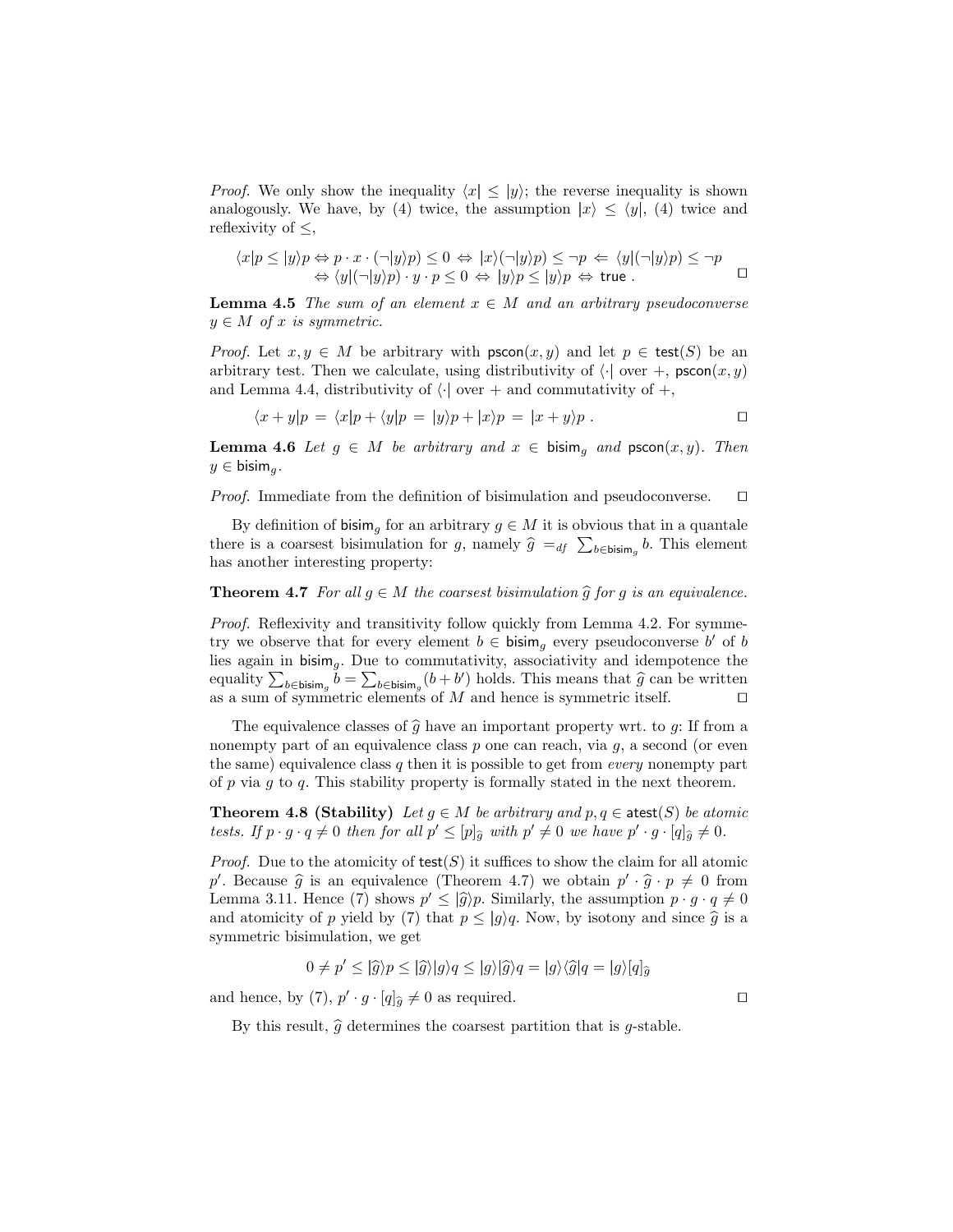# 5 Generating Control Policies

We now sketch a generic method of control design and show how to handle it algebraically. As an illustration a simple control policy for our running example is generated.

#### 5.1 Generic Control Synthesis Using Bisimulations

We are given a transition graph  $G = (V, R)$ , where V is the set of nodes and R is the transition relation, and a control objective  $C$  like cycle-freeness, transitivity or various liveness properties. As a further property we request that the desired control objective can be achieved by a suitable restriction of  $G$ . In other words, any controlled transition graph is a subgraph of the uncontrolled one. Most known algorithms generating control policies require that the transition graphs are finite. These algorithms are impracticable in the case of large-scale systems. In the case of infinite state spaces, algorithms have been developed only for a few particular control properties. We propose to construct control policies for large-scale systems by a generic method based on bisimulations; given a control objective, it is assumed that an algorithm  $A_{cp}$  generating control policies for that objective and finite systems is available. Relationships between bisimulation equivalence and logical equivalences (e.g. [1]) should help.

The idea is to reduce the huge given graph  $G = (V, R)$  to a small finite graph  $G_1 = (V_1, R_1)$ , called the *(bisimulation)* quotient of G. The nodes in  $V_1$  are the equivalence classes of the coarsest bisimulation for  $G$ , while the transitions in  $R_1$ are the corresponding set-level liftings of the transitions in  $R$ . The part  $V_1$  can be constructed by an algorithm  $A_{eq}$  (e.g. [1]). To this, hopefully finite, graph we apply algorithm  $A_{cp}$  and obtain a subgraph  $G'_1$  of  $G_1$  with the required control property. Then a subgraph  $G'$  of G is obtained by inverting the set-level liftings.

The **crucial assumption** is that the given graph  $G$  belongs to the class of graphs for which the number of equivalence classes of its coarsest bisimulation is finite. Then the generic synthesis algorithm looks as follows:

- **Input** Transition Graph  $G = (V, R)$ , Control Objective C.
- **Step 1** Use algorithm  $A_{eq}$  to construct the quotient graph  $G_1 = (V_1, R_1)$ , where  $V_1$  is the set of the equivalence classes of the coarsest bisimulation for G and  $R_1$  is the quotient of R w.r.t.  $V_1$ .
- **Step 2** Use  $A_{cp}$  to construct the subgraph  $G'_{1} = (V'_{1}, R'_{1})$  of  $G_{1}$ . Hence  $G'_{1}$ satisfies C.
- **Step 3** Generate the controlled graph  $G' = (V', R')$  by flattening  $V'_1$  into  $V'$  (i.e.,  $V'$  is the union of the sets in  $V'_1$ ) and  $R'_1$  into  $R'$  (by the corresponding flattening of the transition relation).
- **Output** The Controlled Transition Graph  $G' = (V', R')$ , which satisfies C.

In each special case to which this generic algorithm is applied it remains to show that the generated graph  $G'$  satisfies the required control objective  $C$ . A generic proof of the correctness of Step 3 depends essentially on the formalisation of a significant family of control objectives.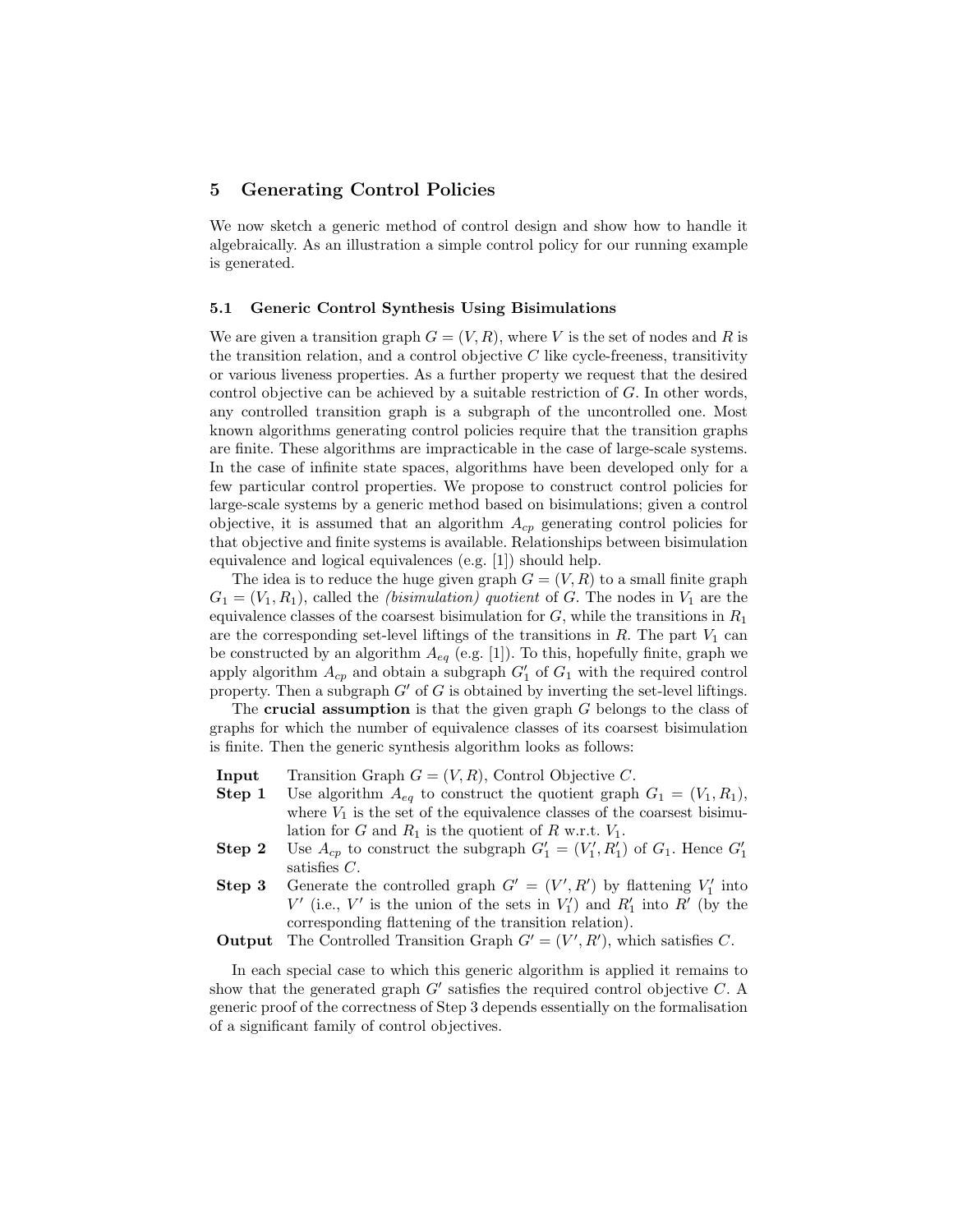The method elaborated in [10] for optimal control basically generates equivalence sets where states have an equal value. In fact, these sets are composed of equivalence classes of a coarsest bisimulation. So, that particular method is an instance of the proposed approach. In the present paper we illustrate the generic method of bisimulation-based control synthesis with a simple control objective.

#### 5.2 Application to a Simple Control Objective

Now we will demonstrate the proof of the correctness of Step 3 for a simple control objective, namely a liveness property. We require that if a node has an ingoing edge it has to offer an outgoing one, too. A relational formulation could be the predicate  $\forall x, y : x R y \Rightarrow (\exists z : y R z)$ . In other words, if the pre-image of a node set is non-empty then its image has to be non-empty, too. This motivates the following definition in a general modal semiring  $S = (M, +, 0, \cdot, 1)$ :

**Definition 5.1** An element  $g \in M$  is called *live* iff for all  $p \in \text{test}(S)$  the implication  $|g\rangle p \neq 0 \Rightarrow \langle g|p \neq 0 \rangle$  holds. For an element  $g \in M$  an element  $g' \in M$  is called a *live part* of g iff g' is live and  $g' \leq g$ .

Obviously 0 is live. Moreover, due to distributivity of the diamonds over sums the sum of arbitrary live elements is live, too. So for a  $g \in M$  there is a greatest live part, denoted by  $\mathsf{glp}_g$ .

By atomicity of test $(S)$ , distributivity of the diamonds over arbitrary sums and +-irreducibility of 0, an element g is live iff the implication  $|g\rangle p \neq 0 \Rightarrow$  $\langle g|p \neq 0$  holds for all atomic tests  $p \in \text{atest}(S)$ .

As an important concept we introduce a so-called marker  $\delta_q(p,q)$  of an element  $g \in M$  and tests  $p, q \in \text{test}(S)$ . It can be understood as a sign whether g admits a transition from p to q. In this case it is a restriction of  $\top$ , otherwise it equals 0. The precise definition is as follows:

**Definition 5.2** For an element  $g \in M$  the marker function  $\delta_g(\cdot, \cdot)$ : test(S)  $\times$ test(S)  $\rightarrow$  M is defined by  $\delta_q(p,q) = p \cdot \top \cdot q$  if  $p \cdot g \cdot q \neq 0$ , and is 0 otherwise.

We will use this construction to express the above schematic algorithm in our algebraic setting. First we have to model the construction of the graph  $G_1$ from the above description. The nodes correspond to equivalence classes, so a first idea could be to set  $g_1 = \sum_{p,q \in Pa(\hat{g})} \delta_g(p,q)$ , where  $Pa(\hat{g})$  is the set of equivalence classes of the coarsest bisimulation for g. This models the property that  $G_1$  admits a transition from one node to another iff there is a transition in  $G$ between two elements of the equivalence classes corresponding to the nodes in  $G_1$ . However, it turns out to be more convenient to abstract from this construction by means of a system of representatives (analogously to the classical use) and to reduce this quotient to a quotient witness:

**Definition 5.3** A system of representatives  $(SOR)$  for an equivalence r is a set Rep of atomic tests such that  $\sum_{p\in \mathsf{Rep}}[p]_r = 1$  and  $p,q\in \mathsf{Rep}\,\wedge\, p\neq q\, \Rightarrow$  $[p]_r \cdot [q]_r = 0$ . For an element  $g \in \hat{M}$  an element  $h \in M$  is called a quotient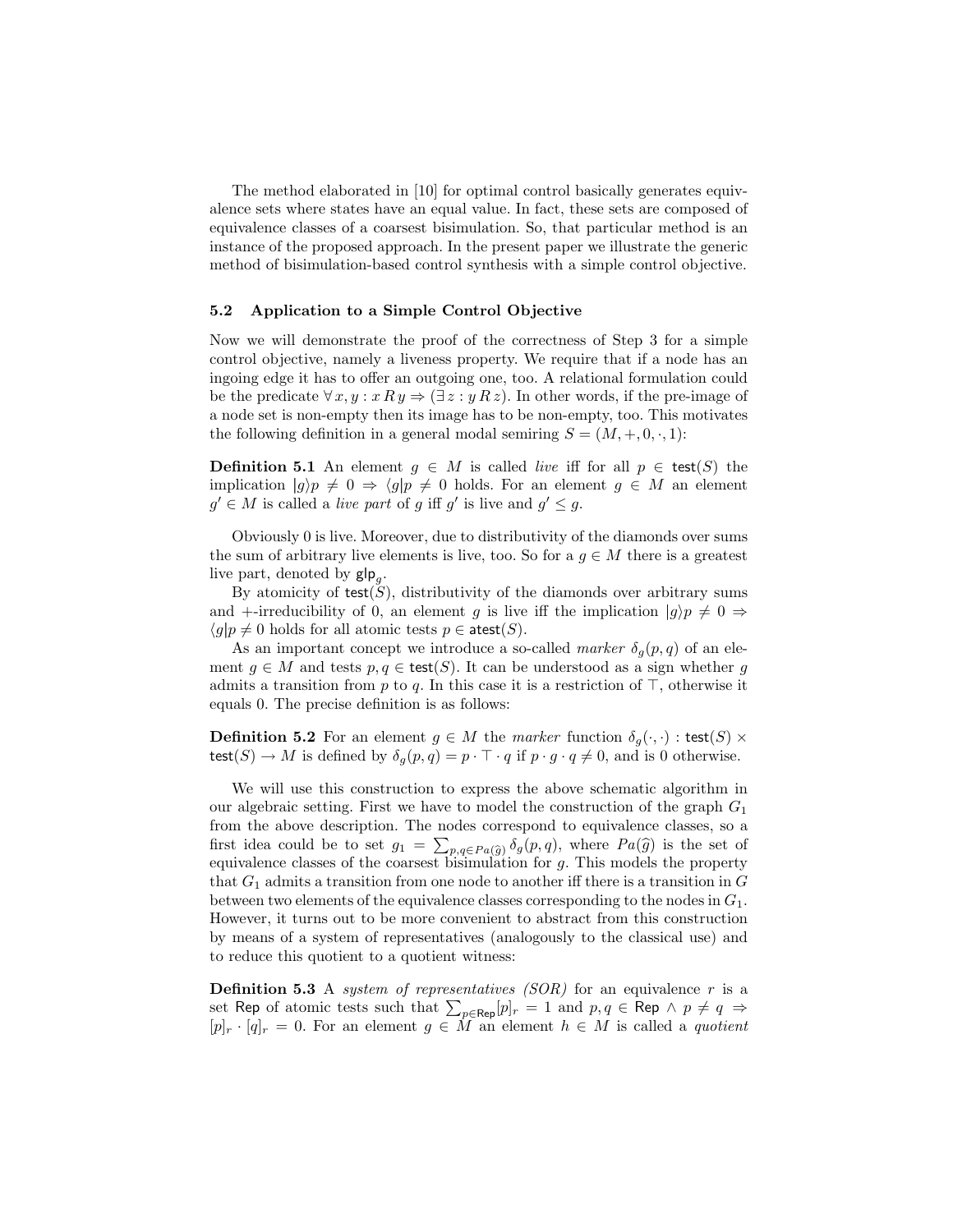witness of g if there is a SOR Rep of  $\hat{g}$  such that  $h = \sum_{p,q \in \text{Rep}} p \cdot \delta_g([p]_g, [q]_g) \cdot q$ . Rep is called the *associated* SOR of h, and the elements  $(p, q)$  from Rep<sup>2</sup> with  $p \cdot h \cdot q \neq 0$  are called its *edges*, denoted by **edges**<sub>h</sub>. The set of all quotient witnesses of g is denoted by  $qw(q)$ .

Let now  $h \in \mathsf{qw}(g)$  be arbitrary. Assume we can determine the  $\mathsf{glp}_h$ . Our goal now is to construct from  $\mathsf{glp}_h$  the greatest live part  $\mathsf{glp}_g$  of g. To this end we set  $g' = \sum_{(p,q) \in \mathsf{edges}_{\mathsf{glp}_h}} [p]_{\widehat{g}} \cdot g \cdot [q]_{\widehat{g}} \text{ (edges}_{\mathsf{glp}_h} \text{ is defined analogously to Definition 5.3)}$ and obtain an element  $g' \in M$  with the desired property:

**Theorem 5.4** Let  $g'$  be constructed as above. Then  $g' = g \mid p_g$ .

*Proof.* The property  $g' \leq g$  follows immediately from isotony of multiplication and  $p \leq 1$  for all  $p \in P$  for an arbitrary partition P. By atomicity of test(S), distributivity of the diamonds over arbitrary sums and +-irreducibility of 0, it suffices to show the second claim for all atomic tests. So let  $p$  be an arbitrary atomic test with  $|g'\rangle p \neq 0$ . By q we denote the representative of  $[p]_{\hat{g}}$  in Rep. Due to the construction of g' there has to be a pair  $(q, q') \in \text{edges}_{g|p_h}$  with  $q \cdot \mathsf{glp}_h \cdot q' \neq 0$ . Because of  $\mathsf{glp}_h \leq h$  and the construction of h the inequality  $q \cdot g \cdot q' \neq 0$  holds. According to Theorem 4.8 for every atomic test p' with  $p' \leq [q]_g$ the inequality  $p' \cdot g \cdot [q']_{\hat{g}} \neq 0$  has to hold. Because p and p' are contained in the same equivalence class we have also  $p \cdot g \cdot [q']_{\hat{g}} \neq 0$ . But then by construction of  $g'$  also  $\langle g'|p \neq 0$  holds.

Hence g' is a live part of g. Assume now that  $g' < g \mid \mathbf{p}_g$ . Then we consider the element  $\tilde{h} = \sum_{p,q \in \text{Rep}} p \cdot \delta_{\mathsf{g} \mid \mathsf{p}_q}([p]_{\hat{g}}, [q]_{\hat{g}}) \cdot q$ . Because of  $\mathsf{g} \mid \mathsf{p}_g \leq g$  we have  $\tilde{h} \leq h$ .<br>On the other hand, due to the construction of  $g'$  and  $g' < \mathsf{g} \mid \mathsf{p}_g$  there has to  $p, q \in \text{Rep such that } (p, q) \notin \text{edges}_{\text{glp}_h} \text{ and } [p]_{\widehat{g}} \cdot \text{glp}_g \cdot [q]_{\widehat{g}} \neq 0.$  Consider now an arbitrary  $p \in \text{Rep with } |\tilde{h}\rangle p \neq 0$ . Then by construction  $|\mathsf{glp}_g\rangle [p]_g \neq 0$  and hence  $|\mathbf{g}|\mathbf{p}_g\rangle[p]_g \neq 0$ . But then we have also  $\langle \tilde{h}|p \neq 0$ . This means that  $\tilde{h}$  is live and  $h \leq \mathsf{glp}_h$  does not hold, which is a clear contradiction.

Let us now apply this construction to our running example. The coarsest bisimulation is here given by  $[0,2]^2 \cup [4,6]^2 \cup (2,4[ \cup [6,9])^2$ , and it has three equivalence classes, namely [0, 2], [4, 6] and [2, 4]  $\cup$  [6, 9]. As a quotient witness we can choose the relation  $\{(1, 4), (4, 8), (4, 1)\}$ . The greatest live part of this is  $\{(1,4), (4,1)\}$ . If we play this back to the original relation by means of the above construction we obtain the infinite relation  $\{(x, y) \in \mathbb{R}^2 \mid (x \in [0, 2] \land y = 1\})$  $x + 4$ )  $\vee (x \in [4, 6] \wedge y = x - 4)$ , which is the greatest live part of the original relation according to Theorem 5.4.

Admittedly, the present algebraic modelling of system control is basic and primitive. The application of the generic method for other control objectives, e.g. optimality, may well require the use of labelled transition systems. For such cases, the algebraic framework needs to be refined.